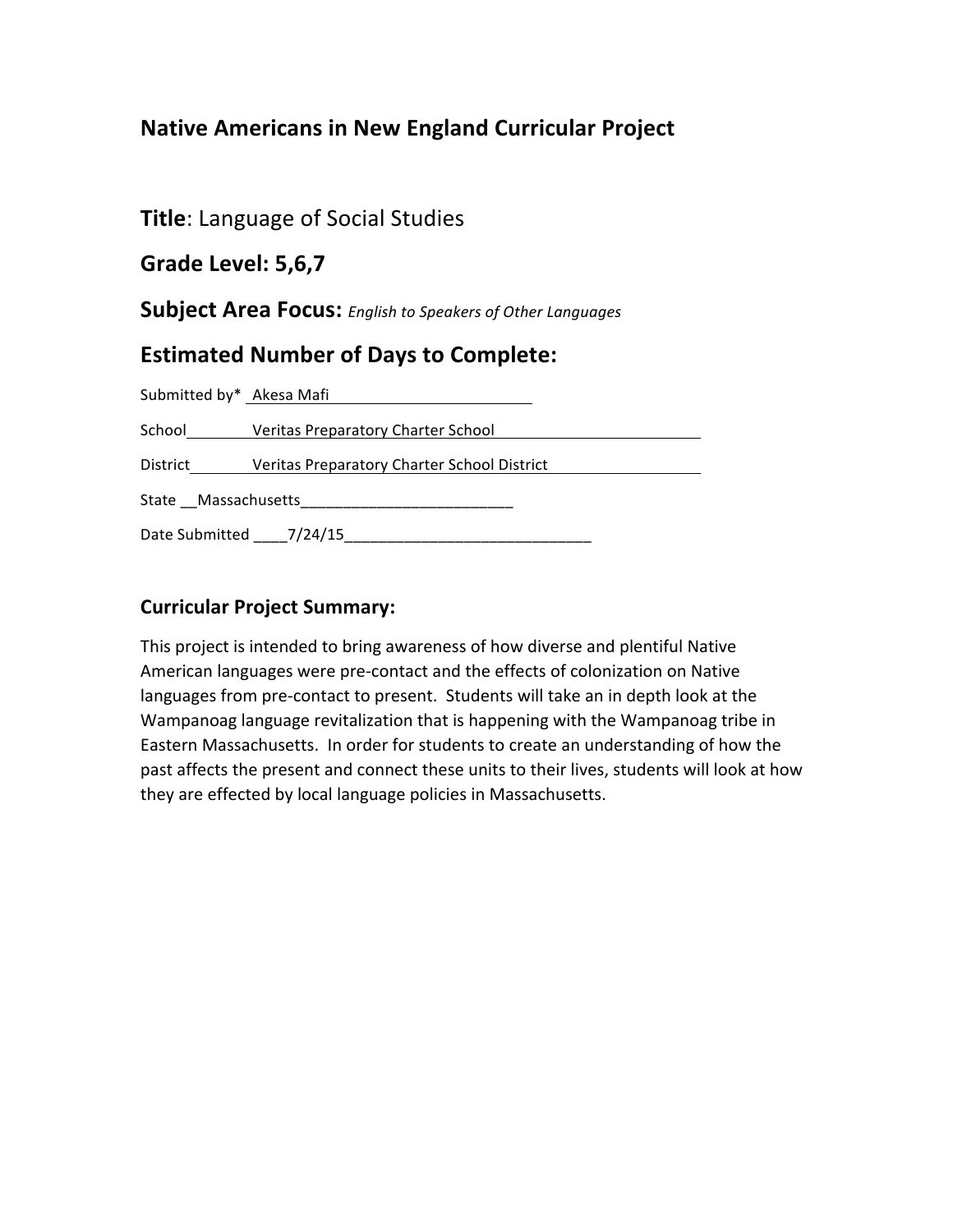# **Desired'Results/Objectives**

## **1.'Essential'Questions/Historical'Questions:'**

How have Native American language changed from pre-contact to present? How important is language to culture? How does the past effect the present?

# **Objectives: By the end of this project what will students know, understand and be able to'do?'**

### **Students'will'know…**

- A basic history of Native languages, pre-contact to present
- How a languages can become extinct and then revitalized
- How educational structures support or oppress certain languages

## **Students'will'understand…**

- How culture and language are intertwined
- That dead languages can be revitalized
- Language policy is structural and has been oppressive to indigenous Native American languages
- How current language policy affects their lives

## Students will be able to....

- Write arguments for or against English only mandates in Massachusetts
- Write a letter of support for the Wampanoag Charter School in Mashpee, Massachsetts

# 2. Curriculum Standards (National, State, Local):

## **WiDA'Can'Do'Descriptors:**

Grade 5-Level 5

Listening: Form opinions of people, places, or ideas from oral scenarios Speaking: Justify/defend opinions or explanations with evidence Reading: Summarize information from multiple related sources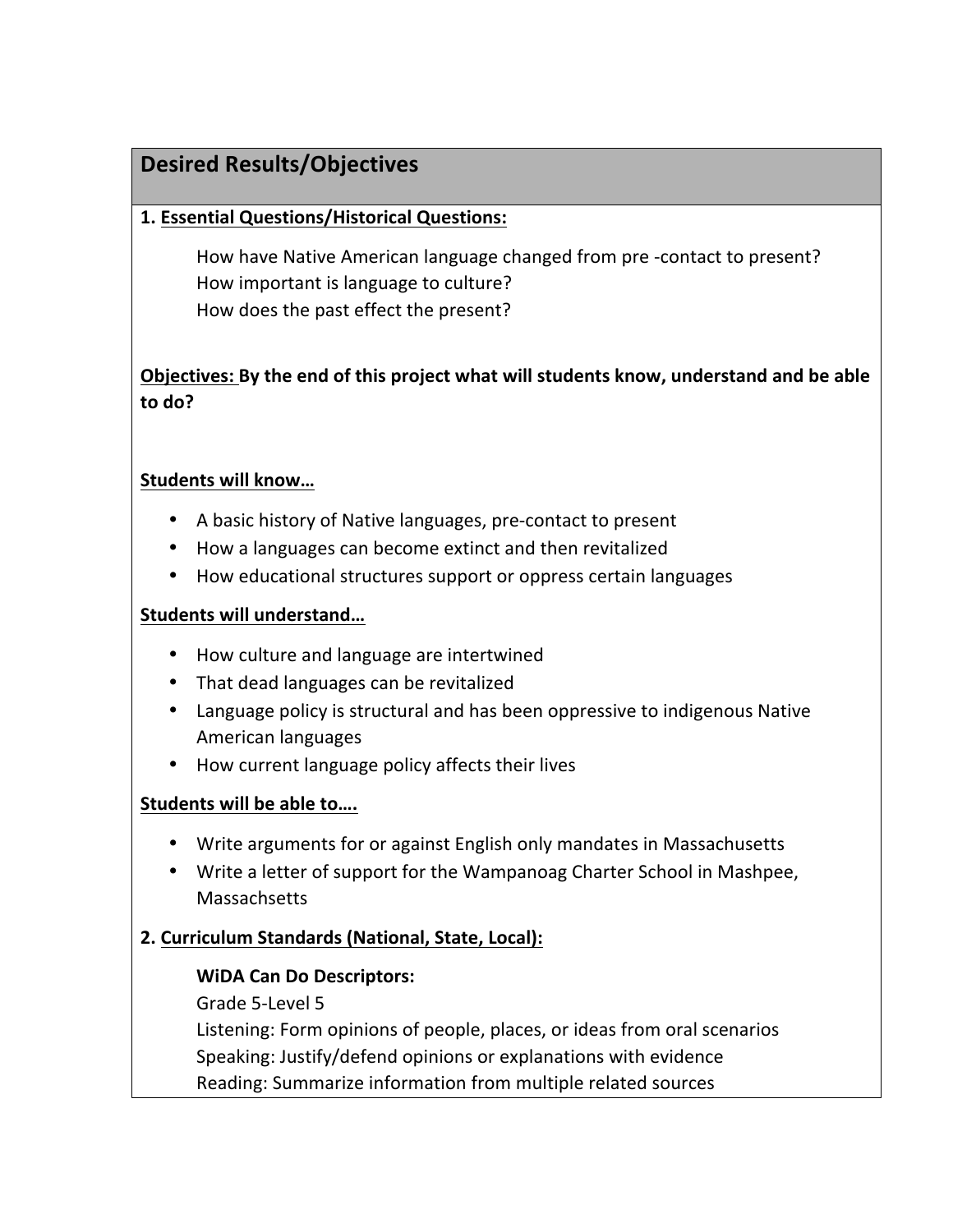Writing: Connect or integrate personal experiences with literature content Grades 6-8-Level 5 Listening: Use oral information to accomplish grade-level tasks Speaking: Defend a point of view and give reasons Reading: Critique material and support argument Writing: Produce argument using several different sources

# **CCSS.ELA-LITERACY.WHST.6-8.1**

Write arguments focused on **discipline-specific content**.

# **CCSS.ELA-LITERACY.W.5.1**

Write opinion pieces on topics or texts, supporting a point of view with reasons and information.

# **3. Transfer'Goal:**

- Students will be able to understand how history affects their lives
- Students will begin to think critically and analyze texts
- Students will form their own opinions based on evidence

# **Assessment**

# Performance Task or Assessment used to gauge student learning: (Please describe)

Initial understanding of student's knowledge will be pre-assessed before the main lesson. According to background knowledge that students have, lessons should be differentiated to either add in more information or lessen information that is repetitive. During the lessons the teacher will do quick formative assessments by asking comprehension questions, checking graphic organizers during and after activities, monitoring students responses during small and whole class activities and also monitoring homework. The two main summative assessments will be for students to write and argument for or against English only mandates in Massachusetts and for students to learn how to write a letter of support for the Wampanoag Immersion Charter School.

# **Pre-Assessment:**

KWL chart about what students know about Native Americans from Pre-contact to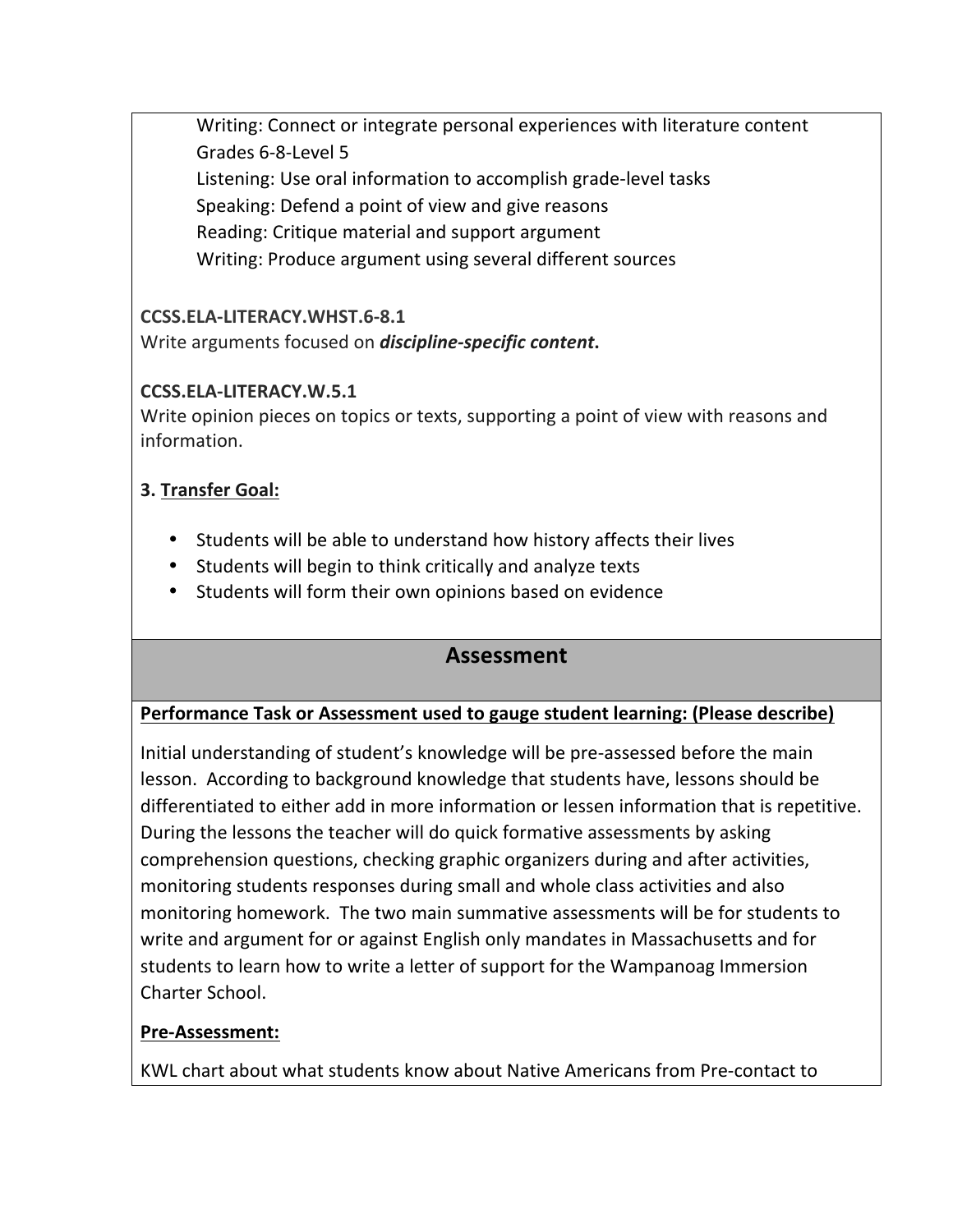### present.

## Lesson 1:

Students will answer the questions by creating definitions:

- 1. What is language?
- 2. What is culture?
- 3. What is identity?

### **Formative Assessments:**

- 1. Homework questions/assignments
- 2. Graphic organizers for note taking during research phase
- 3. Comprehension questions during reading
- 4. Whole group discussions

# **Learning Plan**

Lesson Summaries: This lesson is intended to build student's background knowledge of Native Languages of America pre-contact to today. Students should be able to gain a basic idea of what factors contributed to the loss of many of the Native languages. Student should be able to retell the information given in this lesson.

## **Lesson 1: Building background**

## Key points of lesson:

- Language history of Native Americans pre-contact to present day
- How Native languages have become extinct in present day

#### **Instructional'Tips/Strategies/Suggestions:**

- It is important to not talk about Native Americans only in past and perpetuate "The" Vanishing Indian Myth" (See Resource #5 and #6 for more info)
- It is important to stress that studying history helps us to understand what is happening around us today.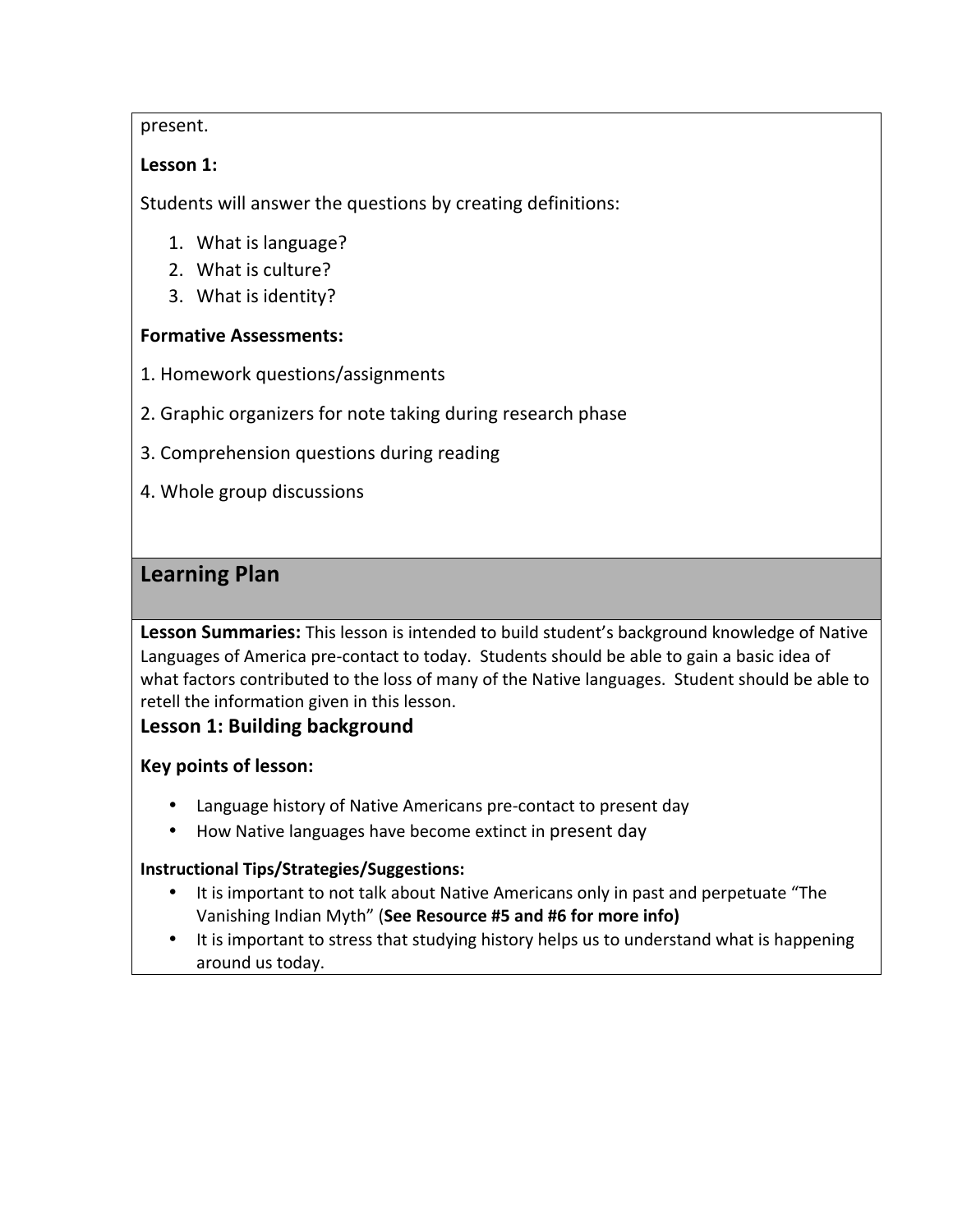### TOP 5 GROUPS MOST LIKELY TO BE **KILLED BY LAW ENFORCEMENT**



### **Example above:**

#### **Reference:**

Males, Mike. "Who Are Police Killing?" *— Center on Juvenile and Criminal Justice*. Center on Juvenile and Criminal Justice, 26 Aug. 2014. Web. 26 July 2015. <http://www.cjcj.org/news/8113>.

#### **Historical Question/Essential Question:**

- What Native American languages existed in America pre-contact and today?
- How is language a part of culture?

#### **Vocabulary**

Assimilation, acculturation, policy, identity, culture, language

## **Learning Activity Details:**

| <b>Lesson 1</b>                                                                                                                                                    |                                                                                                             |
|--------------------------------------------------------------------------------------------------------------------------------------------------------------------|-------------------------------------------------------------------------------------------------------------|
| What is the teacher doing?                                                                                                                                         | What are the students doing?                                                                                |
| <b>Lesson Opening</b>                                                                                                                                              |                                                                                                             |
| Do Now:                                                                                                                                                            | Do Now:                                                                                                     |
| Teacher will make 3 separate graphic organizers with<br>the words Identity, Culture and Language in the<br>middle of each graphic organizer (see example<br>below) | Students will be contributing to group<br>brainstorm on words related to<br>identity, culture and language. |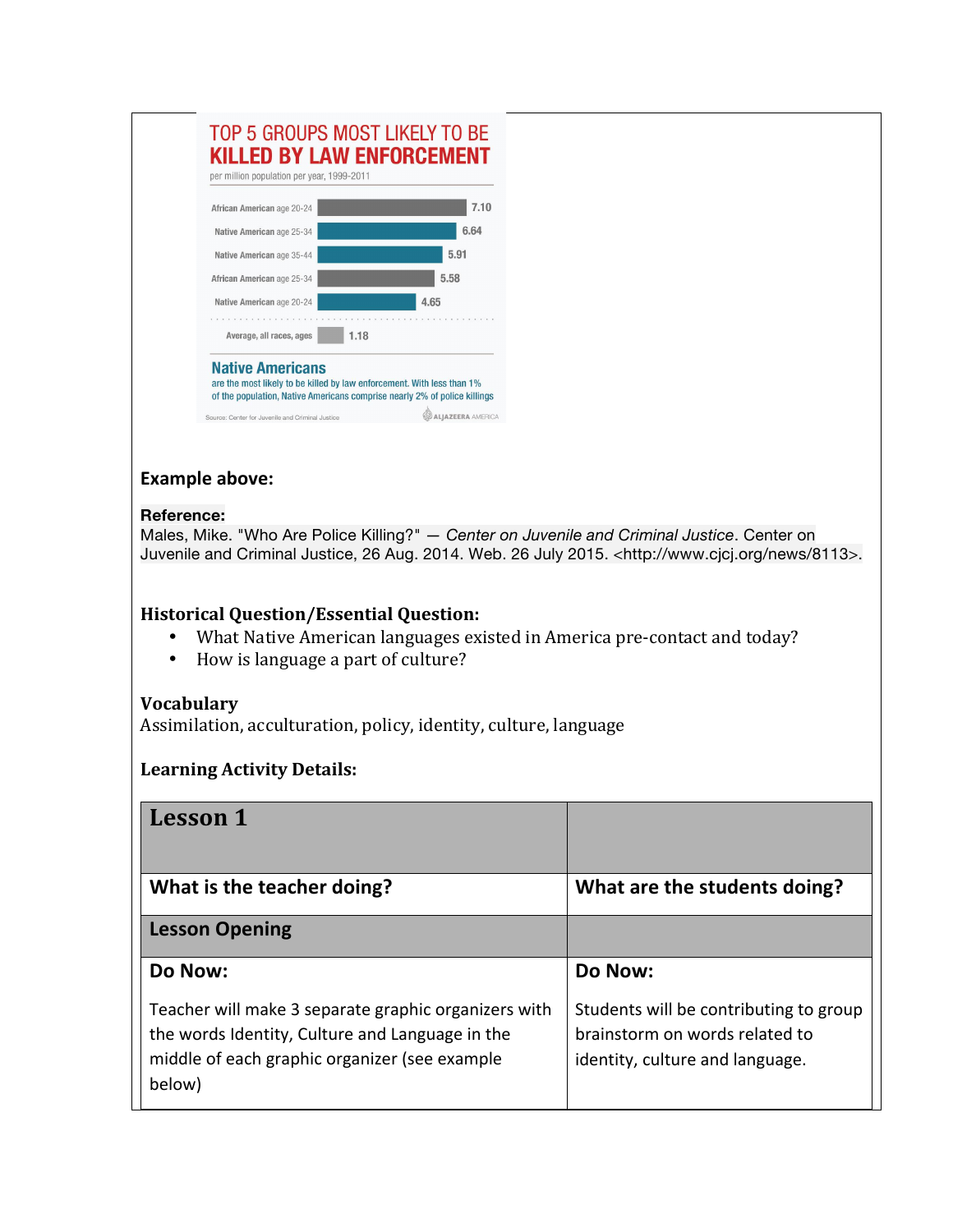| Student's<br>word<br>Student's<br>Student's<br>Identity<br>word<br>word<br>Student's<br>word<br>Teacher will ask students for words that come to<br>their minds when they hear identity, culture and<br>language. They will be listed on board. |                                                                                                                                                                                                                                          |
|-------------------------------------------------------------------------------------------------------------------------------------------------------------------------------------------------------------------------------------------------|------------------------------------------------------------------------------------------------------------------------------------------------------------------------------------------------------------------------------------------|
| Teacher posts the "Do Now" questions on the board<br>and asks students to brainstorm definition with<br>seatmate for five minutes.<br>1. What is language?<br>2. What is culture?<br>3. What is identity?                                       | Students will create definitions for<br>the questions in think-pair-share<br>groups. Student will present their<br>definitions to the whole group, either<br>by writing on the<br>whiteboard/chalkboard or on a piece<br>of poster paper |
| Definitions will be posted visibly and revisited<br>throughout the unit.                                                                                                                                                                        |                                                                                                                                                                                                                                          |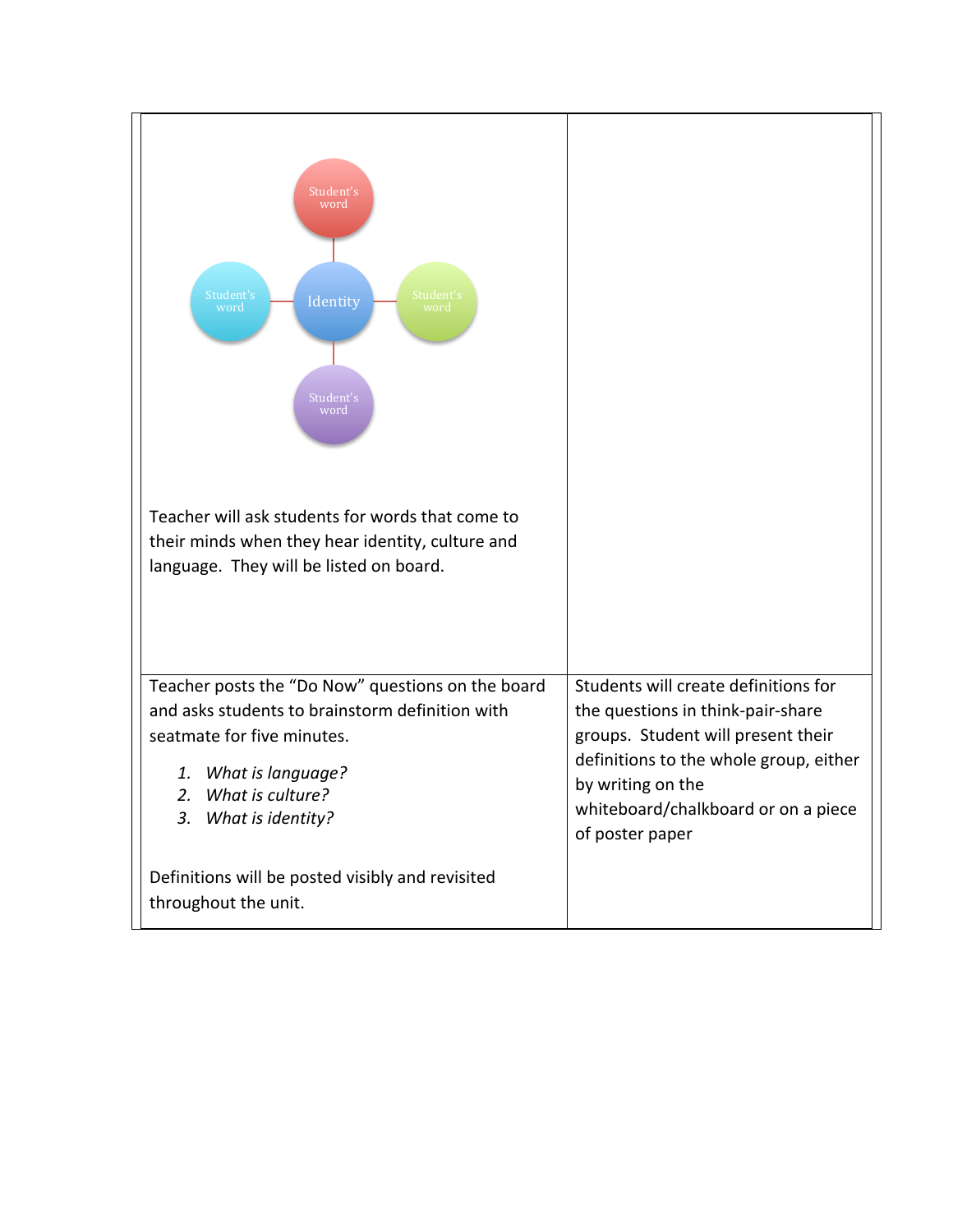| Teacher will then introduce daily content and<br>language objectives and connect them to guiding<br>question<br>What were the languages were spoken in North<br>America before Europeans came here?<br>How do languages die? | Students will listen to teacher<br>connections, ask questions and<br>respond to teacher questions about<br>the lesson objective for the day.                                   |
|------------------------------------------------------------------------------------------------------------------------------------------------------------------------------------------------------------------------------|--------------------------------------------------------------------------------------------------------------------------------------------------------------------------------|
| <b>During the Lesson</b>                                                                                                                                                                                                     |                                                                                                                                                                                |
| Teacher uses article to have student gain<br>understanding of changes from pre-contact Native<br>American languages and today's surviving Native<br>American languages.                                                      | Students read aloud articles about<br>languages pre-contact and then today<br>and fill out two column notes (right<br>column-main ideas, left column is<br>supporting details) |
| Teacher plays 2 videos to cement ideas of<br>historical background<br>1.<br>https://www.youtube.com/watch?v=qqdGhrIMWCk                                                                                                      | Students watch videos and gain<br>understanding of the variety of<br>Native American languages                                                                                 |
| 2. https://youtu.be/MnMS44xjbcw                                                                                                                                                                                              |                                                                                                                                                                                |
| Teacher goes over reasons why many Native<br>American languages have died while others are<br>endangered                                                                                                                     |                                                                                                                                                                                |
| <b>Closing</b>                                                                                                                                                                                                               |                                                                                                                                                                                |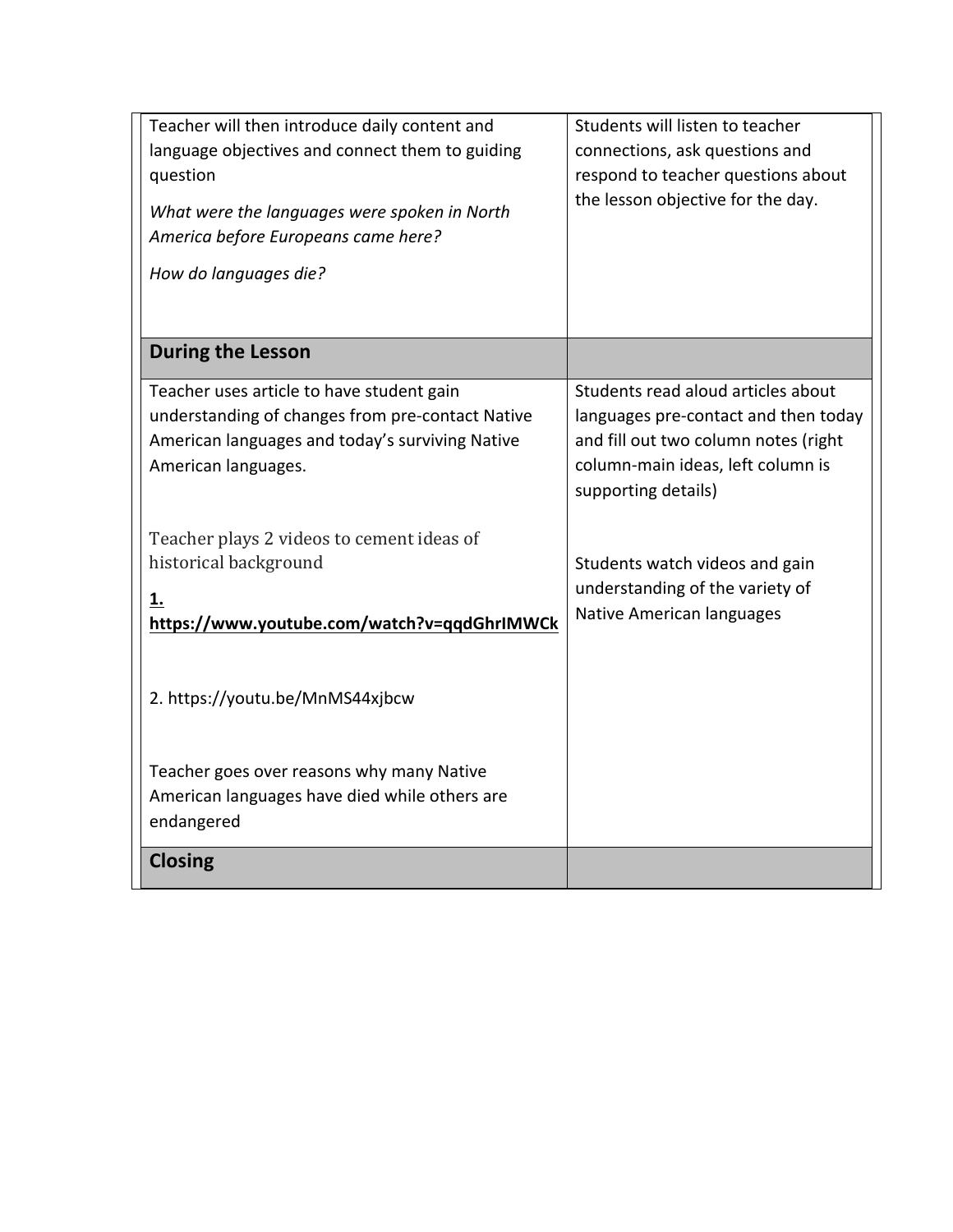| Whole class discussion about what was learned                               | Students do a turn and talk with                                         |
|-----------------------------------------------------------------------------|--------------------------------------------------------------------------|
| about Native American language history.                                     | their partners and then whole                                            |
|                                                                             | group share out on the                                                   |
| What did we learn about Native American<br>Languages before Europeans came? | following questions:<br>What did we learn about Native                   |
| What did we learn about Native American<br>Language spoken today?           | American Languages before<br>Europeans came?                             |
| What are three factors contributing to Native<br>language extinction?       | What did we learn about Native<br>American Language spoken today?        |
|                                                                             | What are three factors<br>contributing to Native language<br>extinction? |
|                                                                             |                                                                          |
| Homework:                                                                   | Students will answer question in<br>their notebooks and be               |
| Teacher will have question on board:                                        | prepared to discuss the next<br>class.                                   |
| If you lose a language do you lose a culture?                               | If you lost a language do you<br>lose a culture?                         |
| <b>Materials/Resources Tools:</b>                                           |                                                                          |

1. Handout of Native American Languages (Resource #1)

2. https://www.youtube.com/watch?v=MnMS44xjbcw&feature=youtu.be

**3.'https://www.youtube.com/watch?v=qqdGhrIMWCk**

LESSON 2 - Wampanoag Case Study on language revitalization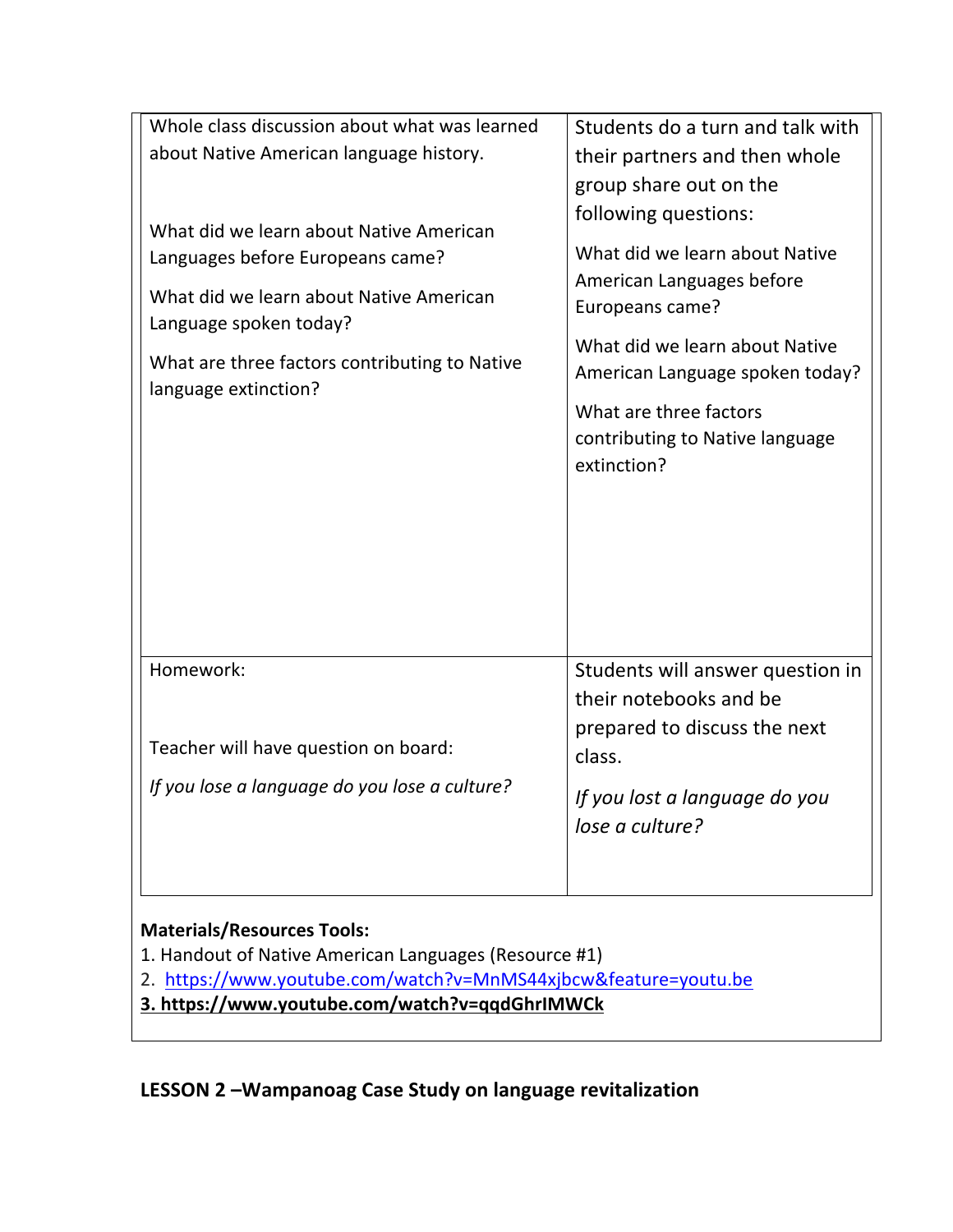## **Materials/Resources Tools:**

1. Wampanoag "We Still Live Here" Documentary short:

#### **https://www.youtube.com/watch?t=146&v=eUEj8QrCXzA**

## 2. Loss/Change of land over time:

http://socialismartnature.tumblr.com/post/12038136331/occupy-de-colonizeamerica-above-graphic

## **Instructional\*Tips/Strategies/Suggestions:**

#### **Historical Question/Essential Question:**

How can a language be revitalized?

# Lesson<sub>2</sub>

| What is the teacher doing?                                                                                                                                                                                                                                                                                                                                       | What are the students                                                                                                                     |
|------------------------------------------------------------------------------------------------------------------------------------------------------------------------------------------------------------------------------------------------------------------------------------------------------------------------------------------------------------------|-------------------------------------------------------------------------------------------------------------------------------------------|
|                                                                                                                                                                                                                                                                                                                                                                  | doing?                                                                                                                                    |
| <b>Lesson Opening</b>                                                                                                                                                                                                                                                                                                                                            |                                                                                                                                           |
| Teacher revisits homework question:<br>If you lose a language, do you lose a culture?<br>Teacher should assign a scribe from the class to<br>document student's answers.                                                                                                                                                                                         | Students pair-share their<br>homework with their seatmates<br>for two minutes and then come<br>back to share answers as a while<br>group. |
| <b>During the Lesson</b>                                                                                                                                                                                                                                                                                                                                         |                                                                                                                                           |
| Wampanoag "We Still Live Here" Documentary short:<br>https://www.youtube.com/watch?t=146&v=eUEj8QrCXzA<br>Teacher should have student fill out bubble graphic<br>organizer while video is going. They can put Wampanoag in<br>the middle bubble and write anything that they learn from<br>the video in connecting bubbles around main bubble                    | Students will be filling out graphic<br>organizer during video                                                                            |
| Guide students in jigsaw style reading of Reading #2.<br>Divide groups into five sections and have them all read<br>their sections as separate groups. Then bring them<br>together to explain what they learned to the group. If<br>students are not understanding their sections, then re-read<br>as a whole group and paraphrase, summarize during<br>reading. | Students will be reading sections,<br>taking notes and reporting back<br>what they learned to group.                                      |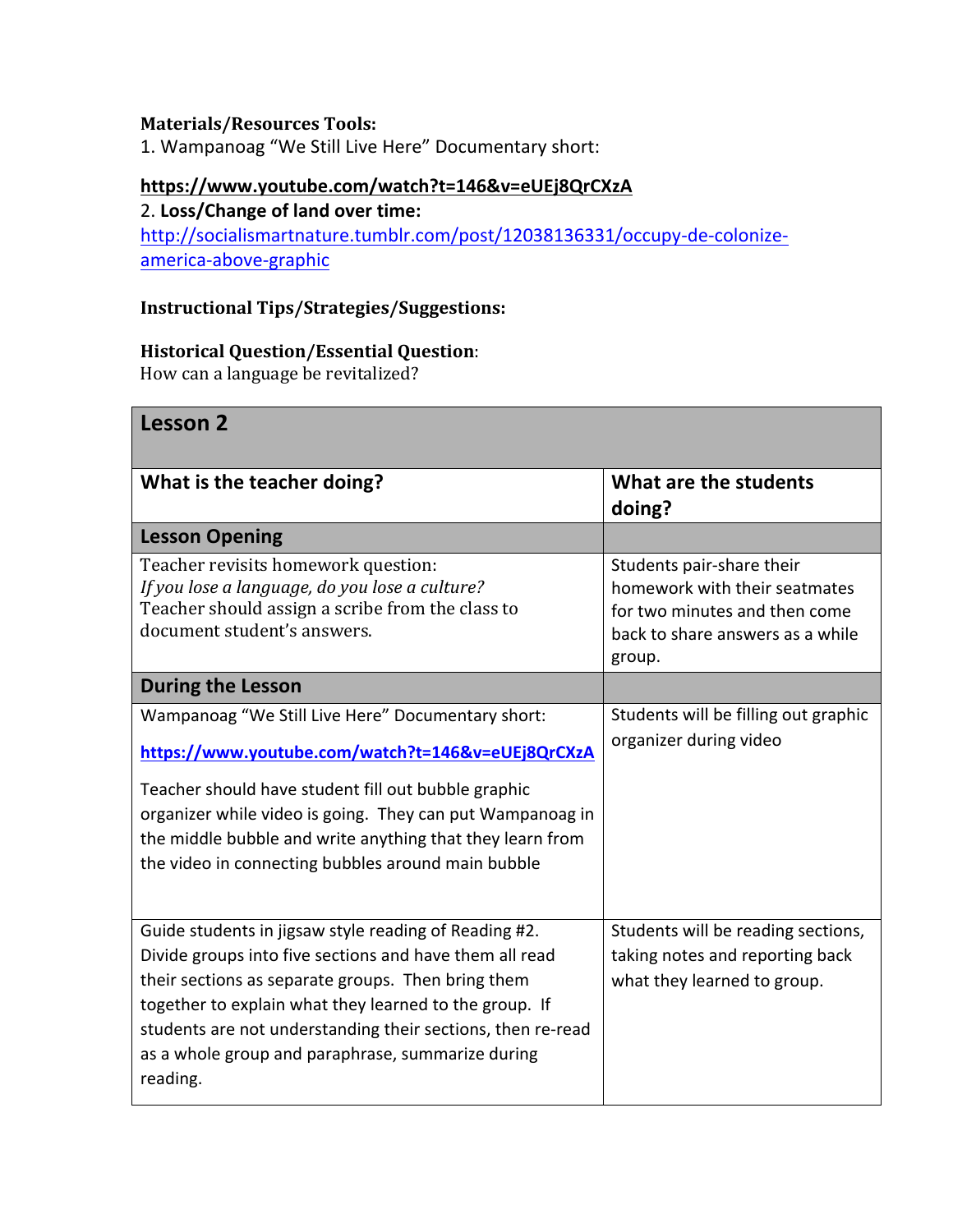| <b>Closing</b>                                                                                                 |  |
|----------------------------------------------------------------------------------------------------------------|--|
| Homework:                                                                                                      |  |
| Independent exploration of Our Mother Tongues Website                                                          |  |
| Come to class the following day with two things to report<br>back on about what they learned from the website. |  |
| Answer the following questions:                                                                                |  |
| How was the language brought back?                                                                             |  |
| What impact has that had on the culture and the people?                                                        |  |
|                                                                                                                |  |

# LESSON 3-Relating the past to the present: English-Only mandates in **Massachusetts**

#### **Materials/Resources\*Tools:**

- 1. Copy of 2002 English only law, Resource  $#5$
- 3.%https://youtu.be/MR4Izq0wMG8%%%%%
- **5.** See Resource #4

**Instructional Tips/Strategies/Suggestions:** The big idea of this lesson is to tie the past to the present and for students to connect history with themselves today. This may need to be changes to make it relevant to whatever context this lesson is taught in. For example, if you are teaching this lesson in Connecticut, you should adjust this lesson to be relevant to Connecticut laws.

## **Historical Question/Essential Question:**

How does the attempted history to erase Wampanoag language relate to English only mandates today?

| Lesson 3                   |                              |
|----------------------------|------------------------------|
| What is the teacher doing? | What are the students doing? |
| <b>Lesson Opening</b>      |                              |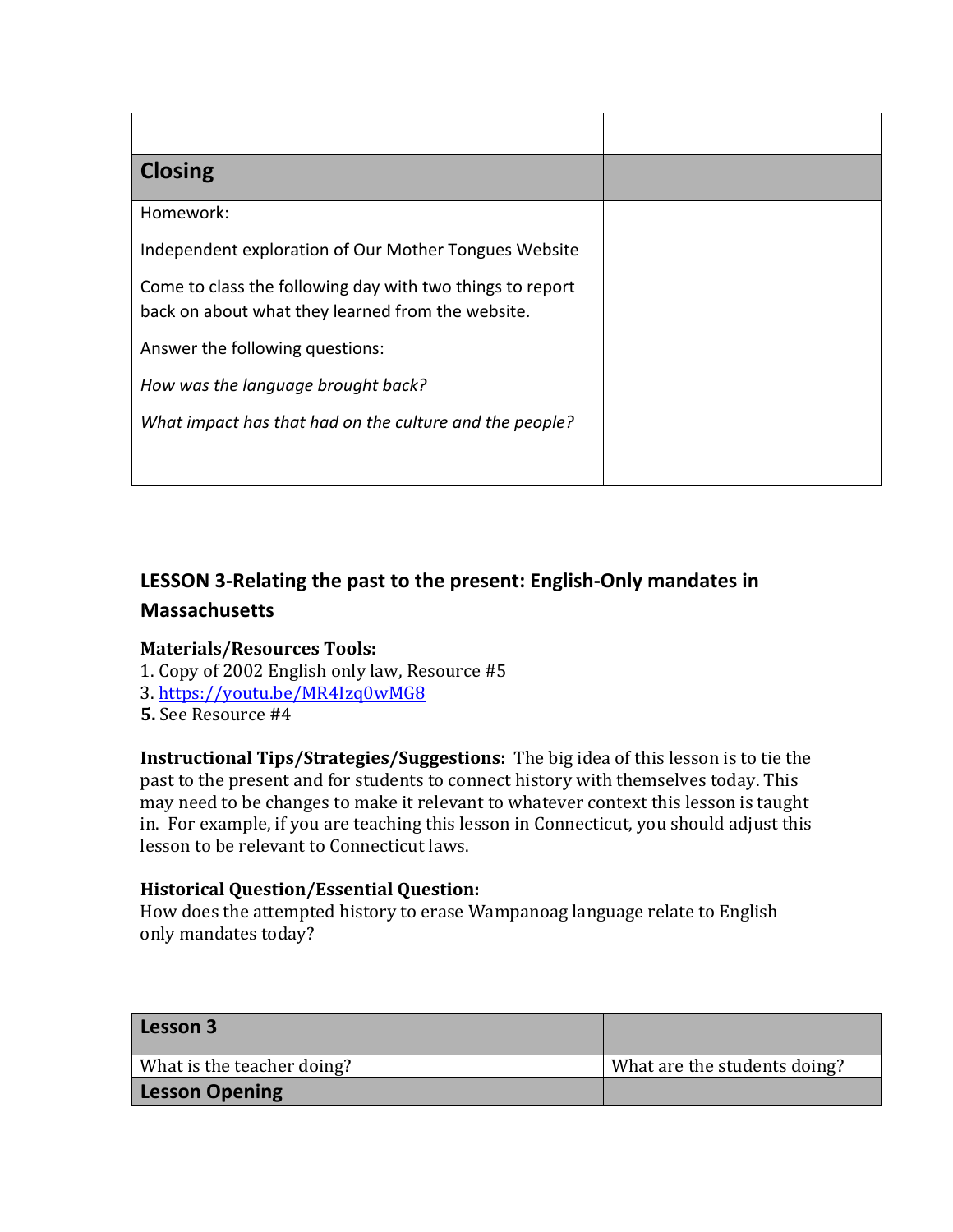| Teacher asks students to brainstorm the power<br>structure in their schooling?<br>Who decides whether you can read and write in your<br>language in your school?<br>Who decides what you learn about in school?<br>What does it mean to have a bilingual school? | Students are listening and<br>sharing out their thoughts on<br>the teacher facilitated<br>discussion on the questions:<br>Who decides whether you can<br>read and write in your language<br>in your school?<br>Who decides what you learn<br>about in school? |
|------------------------------------------------------------------------------------------------------------------------------------------------------------------------------------------------------------------------------------------------------------------|---------------------------------------------------------------------------------------------------------------------------------------------------------------------------------------------------------------------------------------------------------------|
| <b>During the lesson</b>                                                                                                                                                                                                                                         |                                                                                                                                                                                                                                                               |
| Teacher will facilitate whole group reading of the                                                                                                                                                                                                               | Students will listen as teacher                                                                                                                                                                                                                               |
| Language Policy legislation timeline (resource #3)<br>During reading students will take note of bolded vocab                                                                                                                                                     | goes over timeline.                                                                                                                                                                                                                                           |
| words. When a word is encountered the teacher will                                                                                                                                                                                                               | In small groups, students will fill                                                                                                                                                                                                                           |
| have students circle them and write in the margins a                                                                                                                                                                                                             | out t-chart and then answer the                                                                                                                                                                                                                               |
| quick definition.                                                                                                                                                                                                                                                | following questions:                                                                                                                                                                                                                                          |
|                                                                                                                                                                                                                                                                  | 1. Based on T-charts what                                                                                                                                                                                                                                     |
| Student will also be filling out a verb t-chart. They will                                                                                                                                                                                                       | verbs do they often see                                                                                                                                                                                                                                       |
| be looking at verbs, verbal phrases describing colonists<br>actions and verbs describing what was being done to                                                                                                                                                  | describing the actions of<br>the Colonists/Colonial                                                                                                                                                                                                           |
| Native Americans and African Americans.                                                                                                                                                                                                                          | government?                                                                                                                                                                                                                                                   |
|                                                                                                                                                                                                                                                                  | 2. What words did you put                                                                                                                                                                                                                                     |
| Ask students                                                                                                                                                                                                                                                     | on your t-chart relating to                                                                                                                                                                                                                                   |
| 1. Based on T-charts what verbs do they often see                                                                                                                                                                                                                | what was done to Native                                                                                                                                                                                                                                       |
| describing the actions of the Colonists/Colonial                                                                                                                                                                                                                 | Americans and African                                                                                                                                                                                                                                         |
| government?<br>What words did you put on your t-chart relating to<br>2.                                                                                                                                                                                          | Americans?<br>3. Based on these charts,                                                                                                                                                                                                                       |
| what was done to Native Americans and African                                                                                                                                                                                                                    | what inferences can you                                                                                                                                                                                                                                       |
| Americans?                                                                                                                                                                                                                                                       | make about the history of                                                                                                                                                                                                                                     |
| Based on these charts, what inferences can you<br>3.                                                                                                                                                                                                             | language policy in the                                                                                                                                                                                                                                        |
| make about the history of language policy in the                                                                                                                                                                                                                 | <b>United States?</b>                                                                                                                                                                                                                                         |
| <b>United States?</b>                                                                                                                                                                                                                                            |                                                                                                                                                                                                                                                               |
| Students will do research based on list of sites and come                                                                                                                                                                                                        | Students will come together as a                                                                                                                                                                                                                              |
| up with either:                                                                                                                                                                                                                                                  | while group and share out small                                                                                                                                                                                                                               |
| a. three reasons for Bilingual Ed and 3 reasons against                                                                                                                                                                                                          | group answers to questions and                                                                                                                                                                                                                                |
| <b>Bilingual Ed</b>                                                                                                                                                                                                                                              | t-charts.                                                                                                                                                                                                                                                     |
| or                                                                                                                                                                                                                                                               |                                                                                                                                                                                                                                                               |
| b. three reasons for English-only education in schools<br>and three reasons against English-only education                                                                                                                                                       | In small groups students will<br>research different opinions                                                                                                                                                                                                  |
| based on research                                                                                                                                                                                                                                                | about Bilingual Education and                                                                                                                                                                                                                                 |
|                                                                                                                                                                                                                                                                  | English Only Education and                                                                                                                                                                                                                                    |
| Students will create an argument for or against                                                                                                                                                                                                                  | write three reasons for each                                                                                                                                                                                                                                  |
| Bilinigual education using evidence from recent and                                                                                                                                                                                                              | side.                                                                                                                                                                                                                                                         |
| historical (timeline work in earlier lessons)                                                                                                                                                                                                                    |                                                                                                                                                                                                                                                               |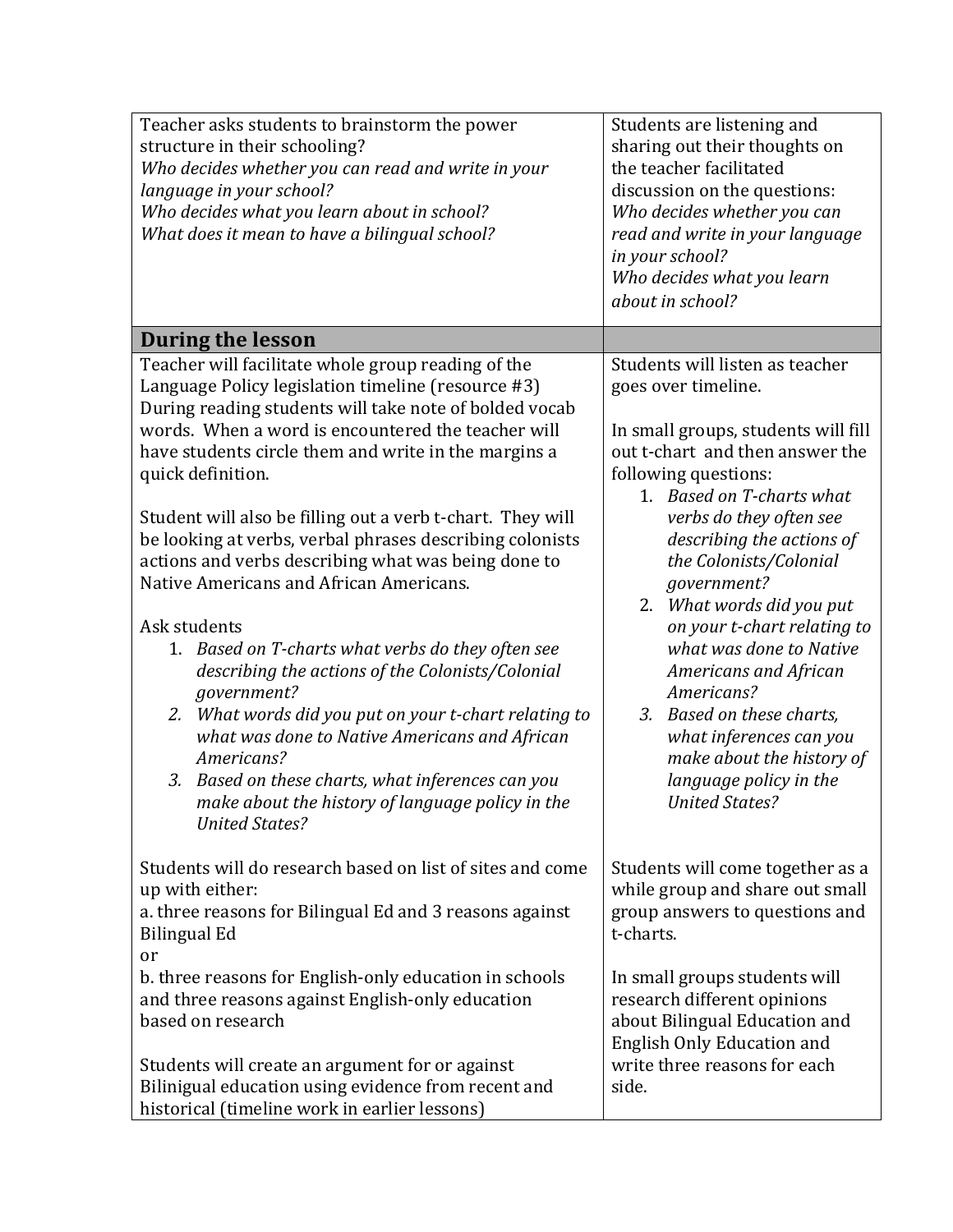|                                                         | Students will create an         |
|---------------------------------------------------------|---------------------------------|
|                                                         | argument for or against         |
|                                                         | Bilingual education using       |
|                                                         | evidence from recent and        |
|                                                         | historical (timeline work in    |
|                                                         | earlier lessons                 |
| <b>Closing</b>                                          |                                 |
| Students will take home a copy of the 2002 proposal to  | Students will take reading home |
| eliminate Bilingual Education in the U.S. (Resource #5) | and confirm understanding of    |
| Their homework is to try to read through and highlight  | the law.                        |
| key phrases/main ideas that stick out to them during    |                                 |
| reading.                                                |                                 |

## **Materials'and'Sources**

### **Primary Sources:**

- 1. Wiley, Terrance G., and Hale De Korne. "Historical Orientations to Language Policy in the United States." *LPREN Brief*. Center for Applied Linguistics, Mar. 2014. Web. 24 July 2015. <http://www.cal.org/lpren>.
- 2. Crawford, James. "Endangered Native American Languages: What Is to Be Done , and Why?" *THE BILINGUAL RESEARCH JOURNAL* 19.1 (1995): 17- 38.*Https://castl.duq.edu/Conferences/Urbanlearnr/Endangered\_Native\_American.pdf*. THE BILINGUAL RESEARCH JOURNAL. Web. 24 July 2015. http://www.tandfonline.com/toc/ubrj20/current.
- 3. USA. Office of The Attorney General. *An Act Relative to the Teaching of English in Public Schools*. By Lincoln Jesus Tamayo. Wenham: n.p., 2001. *Www.languagepolicy.net*. Web. 26 July 2015.

## **Secondary'Sources:**

- 1. Rehling, John. "Native American Languages." *John Rehling*. N.p., n.d. Web. <http://www.cogsci.indiana.edu/farg/rehling/nativeAm/ling.html>.
- *1. "Tongues" - Injunuity*. Dir. Adrian Baker and Manny Lieras. Perf. Tom Phillips, Alfredo Didrickson, Shawna Claw. *YouTube*. Vision Media Maker and IVTS, n.d. Web. 26 July 2015. <https://www.youtube.com/watch?v=qqdGhrIMWCk>.
- *2. Language: The Heart of Our Culture*. Perf. Nora and Richard Dauenhauer.*YouTube*. Penn Museum, 27 Jan. 2014. Web. 26 July 2015. <https://youtu.be/MnMS44xjbcw>.
- *3.* Males, Mike. "Who Are Police Killing?" *— Center on Juvenile and Criminal Justice*. Center on Juvenile and Criminal Justice, 26 Aug. 2014. Web. 26 July 2015. <http://www.cjcj.org/news/8113>.
- *4. Learning Recitation:Sophia Elena Soberon Reads "Bilingual/Bilingue" by Rhina P. Espaillat*. By Rhina P. Espaillat. Perf. Sophia Elena Soberon.*YouTube*. Poetryoutloudvideos, 15 Nov. 2013. Web. 26 July 2015. <https://youtu.be/MR4Izq0wMG8>.
- *5. Bilingual Education New England #6/Pt 1 - NewsNight, NECN/Boston, May 15, 2001*. Prod. NECN. *Bilingual Education New England #6/Pt 1*. YouTube, 23 Aug. 2010. Web. 26 July